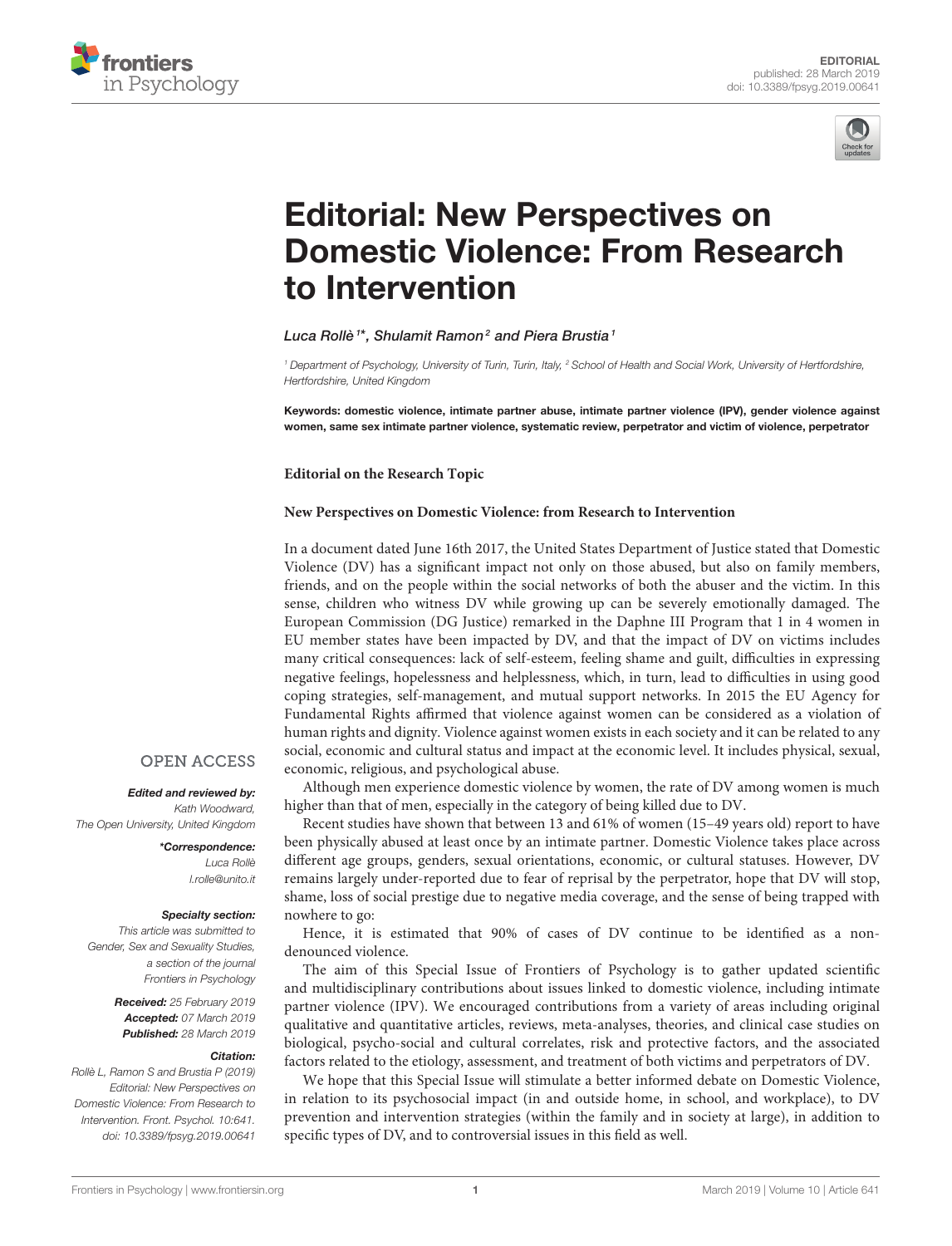The Special Issue comprises both theoretical reviews and original research papers. 7 research papers, 6 reviews (policy and practice review, systematic review, review and mini-review) and 1 methodological paper are included.

The first section comprises 2 systematic review and 3 original research papers focused on factors associated with Domestic Violence/Intimate Partner Violence/feminicide. [Velotti et al.](https://doi.org/10.3389/fpsyg.2018.01166) conducted a systematic review focused on the role of the attachment style on IPV victimization and perpetration. Several studies included failed to identify significant associations. The authors suggest to consider other variables (e.g., socioeconomic condition) that in interaction with attachment styles could explain the differences found between the studies. Considering the clinical contribution that these findings can provide to the treatment of IPV victims and perpetrators, future studies are needed. From a systematic review conducted by [Gerino et al.](https://doi.org/10.3389/fpsyg.2018.01595) focused on IPV in the "golden age" (old age), economic and educational conditions, younger age (55–69), membership in ethnic minorities, cognitive and physical impairment, substance abuse, cultural and social values, sexism and racism, were found as risk factors; depression emerged as risk factor and consequence of IPV. However, social support was identified as main protective factor. Also help-seeking behaviors and local/national services had a positively impact the phenomenon. Furthermore, the role [of the parental communication was highlighted \(Rios-González](https://doi.org/10.3389/fsoc.2018.00019) et al.) In that mothers encourage daughters to engage in relationship with ethical men, while removing from their representation attractive features and enhancing the double standard of viewing ethical man as unattractive vs. violent and attractive man. Fathers' communication directed toward young boys supports the dominant traditional masculinity, objectifying girls and emphasizing chauvinist values. These communicative dynamics impact males' behavior and females' choice of the partner while increasing the attraction toward violent men, and thus influencing the risk to be involved in IPV episodes.

Furthermore, factors associated with multiple IPV victimization by different partners were identified. From the study of [Herrero et al.,](https://doi.org/10.3389/fpsyg.2018.00877) experiencing child abuse emerged as a main predictor ("conditional partner selection process"). Similarly, adult victimization perpetrated by other than the intimate partner influences multiple IPV episodes. Moreover, this phenomenon is more frequent among younger women and those with lower income satisfaction. Length of relationship and greater psychological consequences to previous IPV are positively associated with multiple IPV episodes, while previous physical abuse is negatively related with subsequent victimization. The risk of multiple IPV episodes is reduced in countries with greater human development, suggesting the role of structural factors.

Regarding reasons of feminicide, passion motives assume the main role, followed by family problems, antisocial reasons, predatory crimes that comprise sexual component, impulsivity and mental disorders. The risk of overkilling episodes is higher when the perpetrator is known by the victim and when the murder is committed for passion reasons [\(Zara and Gino\)](https://doi.org/10.3389/fpsyg.2018.01777).

The second section includes papers focused on IPV/DV in particular contexts (one research paper, two reviews). Within separated couples, where conflicts are common, both men and women experience psychological aggression. However, some particularities emerged: women started to suffer of several kinds of psychological violence that was aimed to control (complicating the separation process), dehumanize and criticize them. Men report only few forms of violence experienced (likely due to the men's social position that narrows their disclosure opportunity), which mainly concern the limitation of the possibility to meet children [\(Cardinali et al.\)](https://doi.org/10.3389/fpsyg.2018.01602). Regarding same-sex couples [\(Rollè et al.\)](https://doi.org/10.3389/fpsyg.2018.01506), both similarities and differences in comparison with heterosexual couples emerged. IPV among LGB people is comparable or even higher than heterosexual episodes. Unique features present in same-sex IPV concern identification and treatment aspects, mainly due to the absence of solutions useful in addressing obstacles to help-seeking behaviors (related to fear of discrimination within LGB community), and the limitation of treatment programs tailored to the particularities of the LGB experience. Similarly, within First Nation's communities in Canada, IPV is a widespread phenomenon. However, the lack of preventing programs and the presence of intervention solutions that fail to address its cultural origins, limit the reduction of the problem and the recovery of victims. [Klingspohn](https://doi.org/10.3389/fpsyg.2018.00872) suggests the development of interventions capable to guarantee cultural safety and consequently to reduce discrimination and marginalization that Aboriginal people experience with mainstream health care system and which limit help-seeking behaviors.

The third section comprises two reviews and one research paper concerned with the impact of Intimate Partner and Domestic Violence. The systematic review conducted by [Onwumere et al.](https://doi.org/10.3389/fpsyg.2018.01530) highlighted the financial and emotional burden that violence perpetrated by psychotic patients entails for their informal carers (mainly close family relatives). Moreover, the authors identified within the studies included positive association between victimization and trauma symptoms, fear, and feeling of powerless and frustration.

Among people who suffered of Domestic Violence with a romantic or non-romantic partner who became their stalker, stalking victimization entails physical and emotive consequences for both male and female victims. Females suffered more than males of depressive and anxiety symptoms (although for both genders symptoms were minimal), while males experienced more anger. Furthermore, both genders adopted at least one "moving away" strategy in coping with stalking episodes, and the increasing of stalking behaviors determined a reduction in coping strategies use. This latter finding is likely to be due to the distress experienced [\(Acquadro Maran and Varetto\)](https://doi.org/10.3389/fpsyg.2018.00321).

Children abuse—which occurs often in Domestic Violence results in emotional trauma as well as physical and psychological consequences that can negatively impact the learning opportunities. The school staff's ability to identify abuse signals and to refer to professionals constitute their main role. However, lack of skills and confidence among teachers regarding this function emerged, and further training for the school staff to increase support provided to abused children is needed [\(Lloyd\)](https://doi.org/10.3389/fpsyg.2018.02094).

Lastly, the fourth section includes two papers (one review and one methodological paper) that provide information on